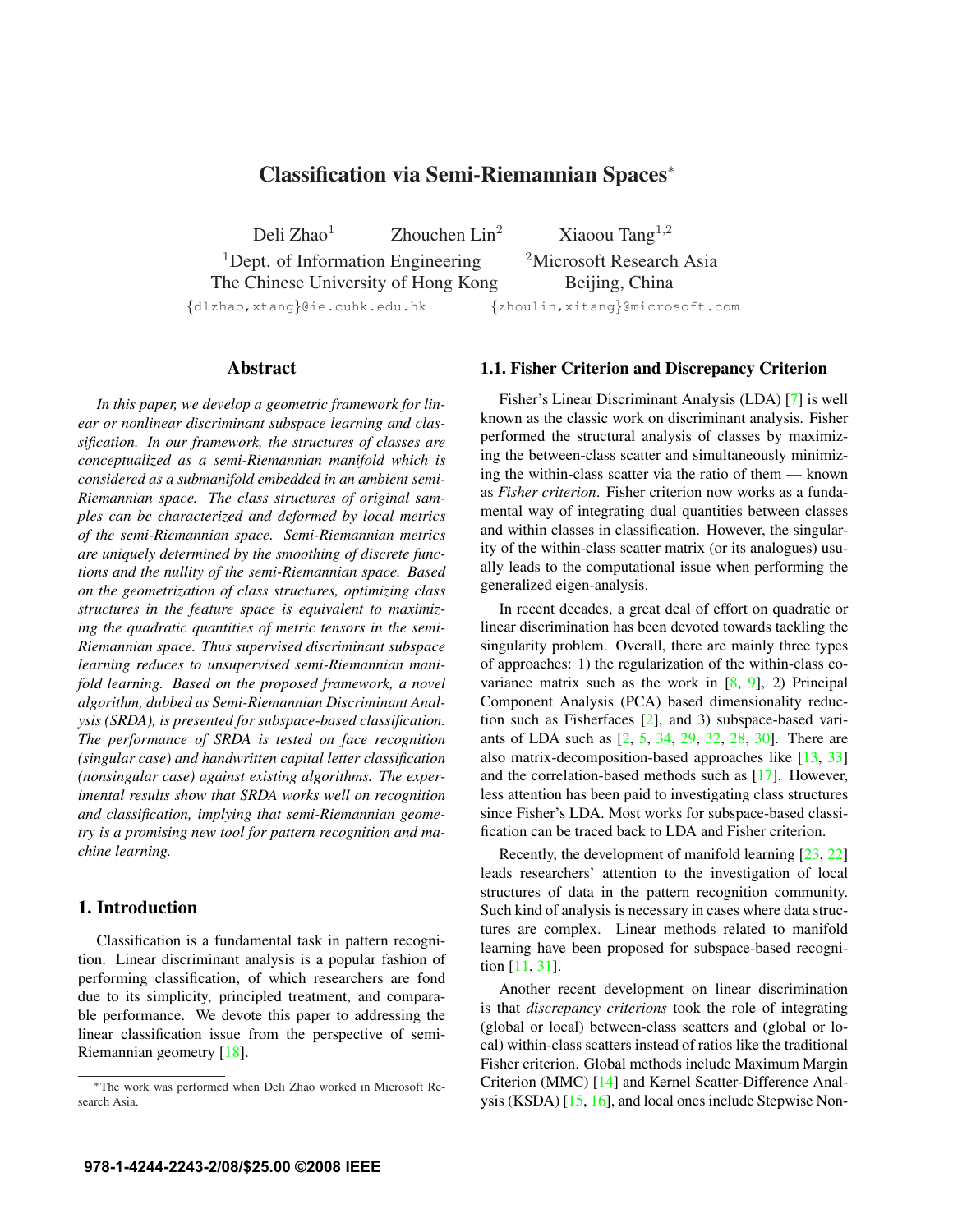parametric Maximum Margin Criterion (SNMMC) [21], Local and Weighted Maximum Margin Discriminant Analysis (LWMMDA) [26], and Average Neighborhood Margin Maximization (ANMM) [24]. A discrepancy criterion is also implicitly contained in  $[25]$ . Such kinds of methods successfully avoid the generalized eigen-decomposition problem, thereby are free from the computational dilemma of singularity.

# 1.2. Our Work

### 1.2.1 From Data to Semi-Riemannian Manifold

Our motivations are two-fold: the viewpoint from manifold learning and the success of discrepancy criterions in classification. The theory and the algorithm in this paper are based on our perspective that *the intrinsic structure of a group of classes is, independent of ambient vector-valued representations, a low-dimensional curved manifold which is tightly related to structural associations between local classes and within classes*.

On one hand, the manifold-related manipulations are only allowed on local neighborhoods, which drives us to define the  $K$  nearest neighbor (KNN) classes of a sample (the beginning of Section 3). Treating each class as a unit and considering that discrimination relies on the relationship between a sample and its KNN classes at the same time, we introduce the concept of free degrees of discriminability of a sample and naturally form a discriminant manifold for class structures (Section 3.1.1). On the other hand, to optimize class structures, we usually need to perform the discrepancies of intra-class quantities and inter-class quantities. To do so, we introduce *semi-Riemannian metrics* [18] (Section 2) *which are the unique tools to locally integrate such kinds of dual quantities from the mathematical point of view*. Thus, the structure of classes is initially modeled as a semi-Riemannian manifold (Section 3.1.1).

Furthermore, the computation on the discriminant manifold is allowed when the coordinates of each point on it are available. To this end, we represent the coordinate of each dimension using the dissimilarities between the sample and several sampled points in each of its KNN classes (see Figure 2). Thus we obtain an ambient space with semi-Riemannian metrics where coordinates are characterized by dissimilarities between local sample pairs in intra classes and in inter classes. The discriminant manifold is considered as a semi-Riemannian submanifold of the ambient semi-Riemannian space and points on it are represented by the ambient coordinates. Thus, we complete the semi-Riemannian manifold model of class structures (Section 3.1.2).

#### 1.2.2 Learning on Semi-Riemannian manifold

By virtue of the geometrization of class structures, learning a discriminant subspace reduces to learning the geometry of

| Table 1. Notations.                                     |                                                                                                                                                                                                                                                                                                 |  |  |  |
|---------------------------------------------------------|-------------------------------------------------------------------------------------------------------------------------------------------------------------------------------------------------------------------------------------------------------------------------------------------------|--|--|--|
| $tr(\mathbf{A})$                                        | The trace of the matrix <b>A</b> .                                                                                                                                                                                                                                                              |  |  |  |
| $\mathbf{A}^T$                                          | The transpose of A.                                                                                                                                                                                                                                                                             |  |  |  |
| $\mathbf{I}_{p\times p}$                                | The identity matrix of size $p \times p$ .                                                                                                                                                                                                                                                      |  |  |  |
| $\mathbf{e}_p$                                          | The all-one column vector of length $p$ .                                                                                                                                                                                                                                                       |  |  |  |
| $\mathbb{R}^n$                                          | The $n$ -dimensional Euclidean space.                                                                                                                                                                                                                                                           |  |  |  |
| $\mathbb{S}^n_{\mathbf{x}}$                             | The $n$ -dimensional original sample space.                                                                                                                                                                                                                                                     |  |  |  |
| $\mathbf{x}_i$                                          | The <i>i</i> -th sample, $\mathbf{x}_i \in \mathbb{S}_{\mathbf{x}}^n$ , $i = 1, \ldots, m$ .                                                                                                                                                                                                    |  |  |  |
| $\mathcal{S}_{\mathbf{x}}$                              | $\mathcal{S}_{\mathbf{x}} = {\mathbf{x}_1, \dots, \mathbf{x}_m}.$                                                                                                                                                                                                                               |  |  |  |
| $\mathbf X$                                             | $\mathbf{X} = [\mathbf{x}_1, \dots, \mathbf{x}_m].$                                                                                                                                                                                                                                             |  |  |  |
| $\mathcal{C}_j$                                         | The <i>j</i> -th class, $j = 1, \ldots, c$ .                                                                                                                                                                                                                                                    |  |  |  |
| $\bar{\mathbf{x}}_j$                                    | The centroid of class $j$ .                                                                                                                                                                                                                                                                     |  |  |  |
| $\omega(\mathbf{x}_i)$                                  | The label of class that $x_i$ belongs to.                                                                                                                                                                                                                                                       |  |  |  |
| $\hat{\mathbf{x}}_{i_{\hat{k}}}$                        | The $\hat{k}$ -th neighbor of $x_i$ in $\mathcal{C}_{\omega(\mathbf{x}_i)}$ ,                                                                                                                                                                                                                   |  |  |  |
|                                                         | $\hat{k} = 1, \ldots, \hat{K}$ and $\hat{K} \leq  \mathcal{C}_{\omega(\mathbf{x}_i)}  - 1$ .                                                                                                                                                                                                    |  |  |  |
| $\check{\mathbf{x}}_{i_L}^j$                            | The $\check{k}$ -th neighbor of $x_i$ in $\mathcal{C}_j$ ,                                                                                                                                                                                                                                      |  |  |  |
|                                                         | $\check{k} = 1, \ldots, \check{K}$ and $\check{K} \leq  \mathcal{C}_i .$                                                                                                                                                                                                                        |  |  |  |
| $\hat{\mathcal{S}}_{\mathbf{x}_i}$                      | $\hat{\mathcal{S}}_{\mathbf{x}_i} = \{ \hat{\mathbf{x}}_{i_{\hat{1}}}, \dots, \hat{\mathbf{x}}_{i_{\hat{K}}}, \mathbf{x}_i \}.$                                                                                                                                                                 |  |  |  |
| $\check{\mathcal{S}}^j_{\mathbf{x}_i}$                  | $\check{\mathcal{S}}^j_{\mathbf{x}_i} = \{\check{\mathbf{x}}^j_{i_{\check{1}}}, \dots, \check{\mathbf{x}}^j_{i_{\check{K}}}\}.$                                                                                                                                                                 |  |  |  |
| $\check{\mathcal{S}}_{\textbf{x}_i}$                    | $\check{\mathcal{S}}_{\mathbf{x}_i} = \{\check{\mathcal{S}}_{\mathbf{x}_i}^1, \ldots, \check{\mathcal{S}}_{\mathbf{x}_i}^K\}.$                                                                                                                                                                  |  |  |  |
| $\mathcal{S}_{\mathbf{x}_i}$                            | $\mathcal{S}_{\mathbf{x}_i} = \{ \check{\mathcal{S}}_{\mathbf{x}_i}, \hat{\mathcal{S}}_{\mathbf{x}_i} \}.$                                                                                                                                                                                      |  |  |  |
| $I_i$                                                   | The index set of elements in $S_{\mathbf{x}_i}$ .                                                                                                                                                                                                                                               |  |  |  |
| $\hat{\mathbf{Y}}_i$                                    | $\hat{\textbf{Y}}_i=[\hat{\textbf{y}}_{i_{\hat{1}}},\ldots,\hat{\textbf{y}}_{i_{\hat{K}}},\textbf{y}_i].$                                                                                                                                                                                       |  |  |  |
| $\check{\mathbf{Y}}_i^j$                                |                                                                                                                                                                                                                                                                                                 |  |  |  |
| $\check{\mathbf{Y}}_i$                                  | $\check{\mathbf{Y}}^j_i = [\check{\mathbf{y}}^j_{i_1}, \dots, \check{\mathbf{y}}^j_{i_K}].\ \check{\mathbf{Y}}_i = [\check{\mathbf{Y}}^1_i, \dots, \check{\mathbf{Y}}^K_i].$                                                                                                                    |  |  |  |
| $\mathbf{Y}_i$                                          | $\mathbf{Y}_i = [\check{\mathbf{Y}}_i, \check{\mathbf{Y}}_i].$                                                                                                                                                                                                                                  |  |  |  |
| $\hat{d}_{\mathbf{x}_i, \mathbf{x}_{i_k}}$              | The distance between $\hat{\mathbf{x}}_i$ and $\hat{\mathbf{x}}_{i_k}$ .                                                                                                                                                                                                                        |  |  |  |
| $\check{d}^j_{\mathbf{x}_i,\mathbf{x}_{i_{\check{k}}}}$ | The distance between $\hat{\mathbf{x}}_i$ and $\check{\mathbf{x}}_{i_k}^j$ .                                                                                                                                                                                                                    |  |  |  |
| $\hat{\mathbf{d}}_{\mathbf{x}_i}$                       | $\hat{\mathbf{d}}_{\mathbf{x}_i} = [\hat{d}_{\mathbf{x}_i, \mathbf{x}_{i_{\hat{1}}}}, \dots, \hat{d}_{\mathbf{x}_i, \mathbf{x}_{i_{\hat{K}}}}]^T,$                                                                                                                                              |  |  |  |
| $\check{\textbf{d}}^j_{\textbf{x}_i}$                   | $\check{\mathbf{d}}_{\mathbf{x}_i}^j = [\check{d}_{\mathbf{x}_i, \mathbf{x}_{i_{\bar{i}}}}, \dots, \check{d}_{\mathbf{x}_i, \mathbf{x}_{i_{\bar{i}}}}^j]^T, \ \check{\mathbf{d}}_{\mathbf{x}_i} = [(\check{\mathbf{d}}_{\mathbf{x}_i}^1)^T, \dots, (\check{\mathbf{d}}_{\mathbf{x}_i}^K)^T]^T.$ |  |  |  |
| $\check{\mathbf{d}}_{\mathbf{x}_i}$                     |                                                                                                                                                                                                                                                                                                 |  |  |  |
| $\mathbf{d}_{\mathbf{x}_i}$                             | $\mathbf{d}_{\mathbf{x}_i} = [\check{\mathbf{d}}^T_{\mathbf{x}_i}, \hat{\mathbf{d}}^T_{\mathbf{x}_i}]^T.$                                                                                                                                                                                       |  |  |  |
| $\hat{\mathbf{D}}_{\mathbf{x}_i}$                       | $\hat{\mathbf{D}}_{\mathbf{x}_i} = \text{diag}((\hat{d}_{\mathbf{x}_i, \mathbf{x}_{i_i}})^2, \dots, (\hat{d}_{\mathbf{x}_i, \mathbf{x}_{i_{\hat{K}}}})^2).$                                                                                                                                     |  |  |  |
| $\check{\mathbf{D}}_{\mathbf{x}_i}$                     | $\tilde{\mathbf{D}}_{\mathbf{x}_i} = \text{diag}((\check{d}^1_{\mathbf{x}_i, \mathbf{x}_{i_i}})^2, \dots, (\check{d}^1_{\mathbf{x}_i, \mathbf{x}_{i_{\tilde{K}}}})^2)$                                                                                                                          |  |  |  |
|                                                         | $\ldots, (\check{d}^{K}_{\mathbf{x}_{i},\mathbf{x}_{i_{\check{\kappa}}}})^{2}).$                                                                                                                                                                                                                |  |  |  |

a semi-Riemannian manifold. Thus, classification is coupled with semi-Riemannian manifold learning. Moreover, we present an approach to optimize class structures in the feature space using metric tensors learnt from the ambient semi-Riemannian space (Section 3.2.1). Semi-Riemannian metric learning is developed via the discretized Laplacian smoothing of discrete functions and the nullity of the ambient space which is the special nature of semi-Riemannian spaces (Section 3.2.2). In fact, the role of semi-Riemannian metrics in semi-Riemannian manifold learning is equivalent to the media of transferring geometry from the sample space to the feature space (Section 3.2.3). Finally, a specific algorithm, dubbed as Semi-Riemannian Discriminant Analysis (SRDA), is presented for subspace-based classification (Section 3.2.4).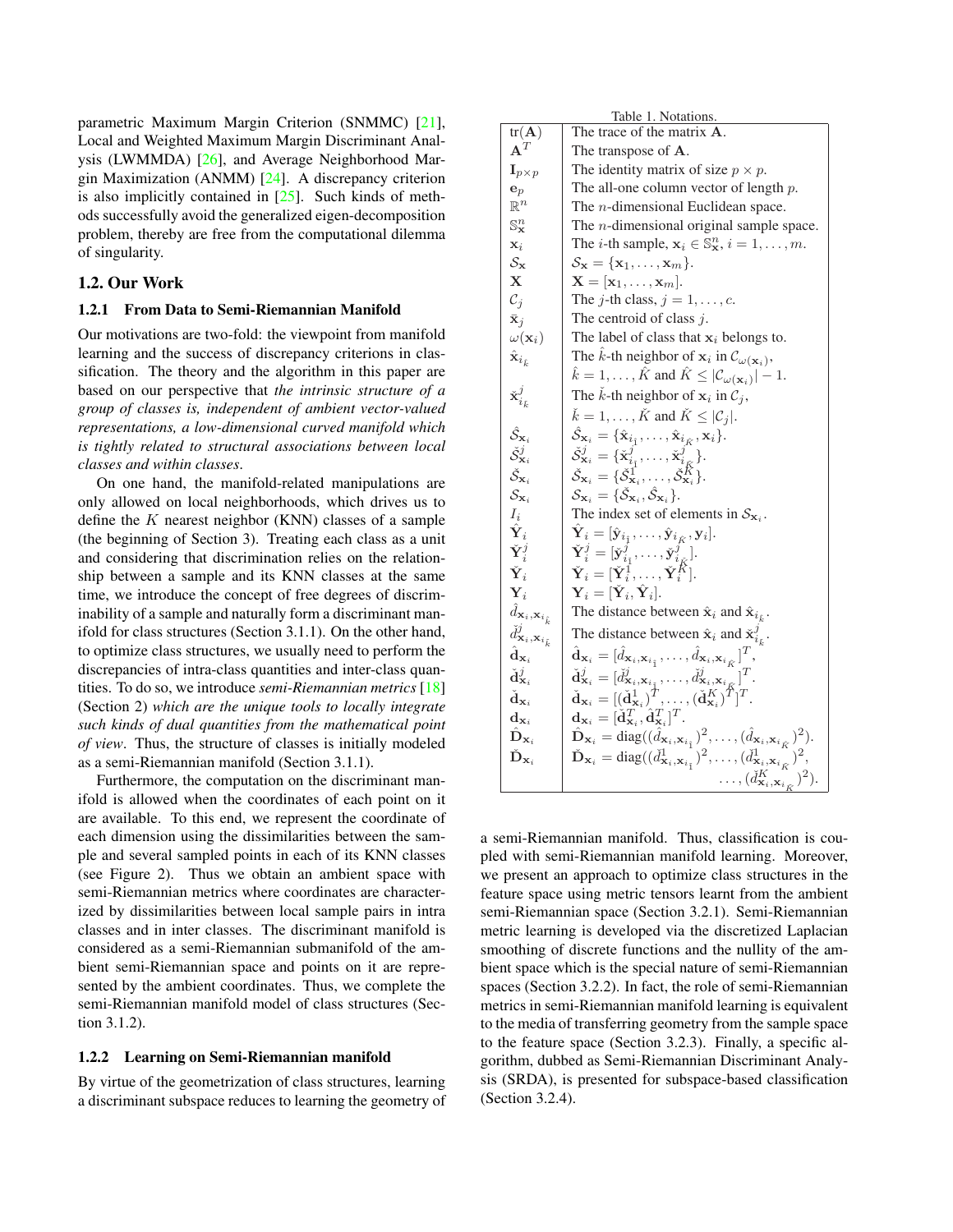

Figure 1. Illustration of a space-time. The plane is the space-time of the present. On the top is the future light cone and at the bottom the past light cone. Inside the light cone is the time-like space-time and outside the space-like space-time.

# 2. Fundamentals of Semi-Riemannian Spaces

Semi-Riemannian manifolds<sup>1</sup> are smooth manifolds furnished with semi-Riemannian metric tensors. The geometry of semi-Riemannian manifolds is called semi-Riemannian geometry. The semi-Riemannian geometry has been extensively applied, due to the success of Einstein's general relativity, as a basic geometric tool of modeling space-times in physics. To the best of our knowledge, however, it has not been explicitly applied in pattern recognition before. Here we give a concise introduction to semi-Riemannian spaces. One may refer to  $[18, 6]$  for more details.

Geometric spaces are specified by their metrics. The metric matrix in the semi-Riemannian space  $\mathbb{N}_{\nu}^{n}$  is of form

$$
\mathbf{G} = \begin{bmatrix} \mathbf{\tilde{\Lambda}}_{p \times p} & \mathbf{0} \\ \mathbf{0} & -\mathbf{\hat{\Lambda}}_{\nu \times \nu} \end{bmatrix},
$$
 (1)

where  $\check{\Lambda}_{p\times p}$  and  $\hat{\Lambda}_{\nu\times\nu}$  are diagonal and their diagonal entries are positive, and  $p + \nu = n$ . With G, the space-time interval  $ds^2$  in  $\mathbb{N}^n_\nu$  can be expressed as

$$
ds^{2} = \sum_{i=1}^{p} \tilde{\mathbf{\Lambda}}(i,i) dx_{i}^{2} - \sum_{i=p+1}^{p+\nu} \hat{\mathbf{\Lambda}}(i-p,i-p) dx_{i}^{2}, (2)
$$

where  $\nu$  is called the index of  $\mathbb{N}_{\nu}^n$ .  $\mathbb{N}_{\nu}^n$  is a semi-Euclidean space if  $\tilde{\Lambda}_{p \times p} = I_{p \times p}$  and  $\hat{\Lambda}_{\nu \times \nu} = I_{\nu \times \nu}$ , and a Lorentz (Minkowski) space if  $\tilde{\Lambda}_{p \times p} = I_{p \times p}$  and  $\nu = 1$ . The spacetime in Einstein's relativity theory is the case of  $n = 4$  and  $\nu = 1$ .  $\mathbb{N}^n_\nu$  degenerates to the Euclidean space  $\mathbb{R}^n$  if  $\nu = 0$ . Semi-Riemannian spaces are more general curved spaces with many special properties in their own right than Riemannian spaces.

Suppose that  $\mathbf{r} = [\dot{\mathbf{r}}^T, \hat{\mathbf{r}}^T]^T$  is a vector in  $\mathbb{N}_{\nu}^n$ . Then a metric tensor  $g(\mathbf{r}, \mathbf{r})$  with respect to G is expressible as

$$
g(\mathbf{r}, \mathbf{r}) = \mathbf{r}^T \mathbf{G} \mathbf{r} = \check{\mathbf{r}}^T \check{\mathbf{\Lambda}} \check{\mathbf{r}} - \hat{\mathbf{r}}^T \hat{\mathbf{\Lambda}} \hat{\mathbf{r}}.
$$
 (3)

The vector **r** is called space-like if  $g(\mathbf{r}, \mathbf{r}) > 0$  or  $\mathbf{r} = 0$ , time-like if  $q(\mathbf{r}, \mathbf{r}) < 0$ , and null (or light-like, isotropic) if  $g(\mathbf{r}, \mathbf{r}) = 0$  and  $\mathbf{r} \neq 0$ . Figure 1 illustrates a space-time.

# 3. Classification via Semi-Riemannian Spaces

What our framework differs from traditional ones on classification is that class structures are modeled as a semi-Riemannian submanifold embedded in an ambient semi-Riemannian space. As a result, learning a discriminant subspace for classification reduces to learning the geometry of the semi-Riemannian submanifold. Therefore, classification is coupled with manifold learning in semi-Riemannian spaces.

In our framework, the  $K$  nearest neighbor (KNN) classes of a sample  $x_i$  are involved.

Definition 1. *KNN Classes. For a sample*  $x_i$ , *its KNN classes are defined as:*

$$
\{i_1,\ldots,i_K\} = \arg\min_j \|\bar{\mathbf{x}}_j - \mathbf{x}_i\|_{\mathbb{S}_{\mathbf{x}}^n}, j = 1,\ldots,c.
$$
 (4)

The distance  $\|\bar{\mathbf{x}}_j - \mathbf{x}_i\|_{\mathbb{S}^n_{\mathbf{x}}}$  depends on the attributes of the sample space  $\mathbb{S}_{\mathbf{x}}^n$ . It may be the Euclidean distance, one of statistical distances like the Chi-square [10], or the approximated geodesic distance [23].

It suffices to emphasize that the original motivation of the definition of KNN classes comes from the surprising effectiveness of discriminant subspaces learnt only from several nearest neighbor classes of a *query* sample in some resulting feature spaces  $[27]^2$ . Readers may refer to  $[27]$  for more details.

# 3.1. Modeling Class Structures as a Semi-Riemannian Submanifold

# 3.1.1 Associating Class Structures with a Semi-Riemannian Manifold

First, let us introduce the concept of "degrees of discriminability" of a sample. We contend that what is crucial to the discrimination of a sample is its KNN classes rather than all the involved classes. Namely, only KNN classes of the sample dominate the capability of discriminating it. Therefore, our concerns are only focused on mining the structural relationship between the sample and its related KNN classes. For a specific sample  $x_i$ , one of its KNN classes accounts for one degree of discriminating it from other samples in different classes. So KNN classes account for  $K$  degrees of the discriminability. On the other hand, class  $\omega(\mathbf{x}_i)$  in question accounts for one degree of associating  $x_i$  with its own class. Putting the inter-class degrees and the intra-class degree together, we say that the discriminability of the sample is of degree  $K + 1$ . Furthermore, suppose that spanning axes are constructed from  $\mathbf{x}_i$  to class  $\omega(\mathbf{x}_i)$  and each of its KNN classes. Therefore, the discrimination admits a space that is supported by  $K+1$  spanning axes. Denote this space by  $\mathbb{M}_1^{K+1}$ . From the above analysis, we know the discrimby  $\frac{1}{1}$ . Then the above analysis, we know the discrim-<br>inant space  $M_1^{K+1}$  has  $K + 1$  free degrees and thus is a manifold of dimension  $K + 1$ . The left part in Figure 2 illustrates a toy example of  $\mathbb{M}_1^{K+1}$ . For each point on  $\mathbb{M}_1^{K+1}$ ,

<sup>1</sup>Semi-Riemannian manifolds are also called pseudo-Riemannian manifolds.

<sup>&</sup>lt;sup>2</sup>Note that the content related to KNN classes in  $[27]$  was not presented in the journal version [29].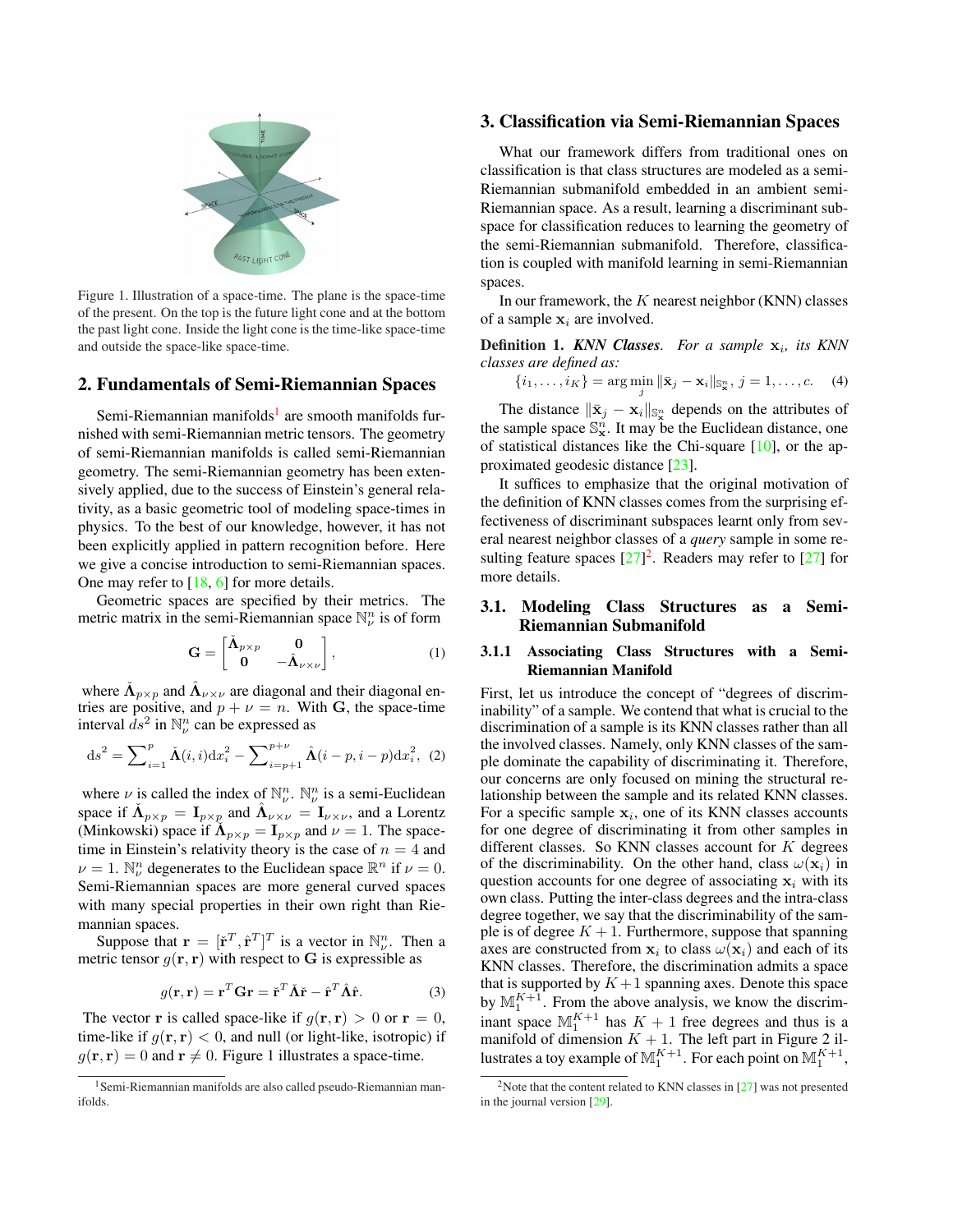

Figure 2. Schematic illustrations of the semi-Riemannian submanifold  $\mathbb{M}_1^{K+1}$  and the ambient semi-Riemannian space  $\mathbb{N}_{\hat{K}}^{K\check{K}+\hat{K}}$ . Here  $K = 3$ ,  $\check{K} = \hat{K} = 2$ . The dots with the same color belong to the same class. The left figure depicts the abstract discriminant manifold  $\mathbb{M}_1^4$  and the right figure depicts the ambient  $\mathbb{N}_2^8$ .

we may endow the  $i$ -th axis a coordinate  $s_i$ . Thus, the vector  $\mathbf{s} = [s_1, \dots, s_K, s_{K+1}]^T$  is the coordinate representation of a point on  $\mathbb{M}_1^{K+1}$ . Furnishing  $\mathbb{M}_1^{K+1}$  with a metric of form

$$
\mathbf{G}^{\mathbb{M}} = \begin{bmatrix} \mathbf{\Lambda}_{K \times K} & \mathbf{0} \\ \mathbf{0} & -\phi \end{bmatrix}, \tag{5}
$$

then  $\mathbb{M}_1^{K+1}$  is a semi-Riemannian manifold with the index one, i.e., a Lorentz manifold. Thus, on the tangent space  $\mathbb{T}M_1^{K+1}$ , the quadratic form of the vector, with respect to  $\mathbf{G}^{\mathbb{M}}$ , is measured by  $g(\mathbf{s}, \mathbf{s}) = \sum_{i=1}^{K} \mathbf{\Lambda}(i, i) s_i^2 - \phi s_{K+1}^2$ . Intuitively, the positive definite part of  $G^{\mathbb{M}}$  measures the inter-class quantity and the negative definite part of  $G^{\mathbb{M}}$ measures the intra-class quantity. To make the concept easily understandable, let us relate the semi-Riemannian manifold  $\mathbb{M}^4_1$  with the space-time in the relativity theory. The role of the first three inter-class degrees of discriminability corresponds to that of dimensions of spatial location in the space-time and the role of the intra-class degree is equivalent to that of the dimension of time. Hence, we construct a semi-Riemannian manifold for the discrimination problem.

# 3.1.2 Embedding Discriminant Manifolds into Ambient Semi-Riemannian Spaces

Questions naturally arise from the conceptualization of class structures as a semi-Riemannian manifold: how to form the coordinates of  $\mathbb{M}_1^{K+1}$  and how to parameterize it for computation?

The structural relationship in pattern analysis is in general characterized by distances or more general dissimilarities between samples. We may apply dissimilarities from each sample to its KNN classes as the coordinates of representation. Each of the degrees of discriminability is represented by the corresponding sample-to-class dissimilarity. The problem is, however, that it is unclear how to determine the sample-to-class dissimilarity. Hopefully, it can be handled by sampling points in KNN classes. More specifically, we sample  $\check{K}$  points in each KNN class of  $\mathbf{x}_i$ . Thus, we exploit the distances between  $\mathbf{x}_i$  and its  $\check{K}$ points in each KNN class as an ambient representation of the general sample-to-interclass dissimilarity, denoting it by  $(\tilde{d}^j_{\mathbf{x}_i,\mathbf{x}_{i_1}},\ldots,\tilde{d}^j_{\mathbf{x}_i,\mathbf{x}_{i_{\tilde{K}}}})^T$ . Similarly, we employ the distances between  $x_i$  and  $\hat{K}$  points in class  $\omega(\mathbf{x}_i)$  to represent the sample-to-intraclass dissimilarity, denoting it by  $(\hat{d}_{\mathbf{x}_i, \mathbf{x}_{i_{\hat{1}}}}, \ldots, \hat{d}_{\mathbf{x}_i, \mathbf{x}_{i_{\hat{K}}}})^T$ . Putting them together, we eventually get an explicit coordinate representation of a point on  $\mathbb{M}_1^{K+1}$  induced at the sample  $\mathbf{x}_i$ , i.e.,  $\mathbf{d}_{\mathbf{x}_i} = [\check{\mathbf{d}}_{\mathbf{x}_i}^T, \hat{\mathbf{d}}_{\mathbf{x}_i}^T]^T$ .

The above manipulations of up-sampling (enlarging dimension) are essentially to explicate one intrinsic coordinate with more extrinsic parameters (or ambient representation), which is the process of embedding a low-dimensional manifold into a high-dimensional ambient space whose metrics and coordinates are non-ambiguous.

With the up-sampling, each point on  $\mathbb{M}_1^{K+1}$  is endowed with a  $(K\check{K} + \hat{K})$ -tuple coordinate representation  $d_{x_i}$ . Henceforth, we obtain a new semi-Riemannian space  ${\mathbb N}^{K\check K + \hat K}$  $K_{\hat{K}}^{K+K}$  furnished with the metric

$$
\mathbf{G}^{\mathbb{N}} = \begin{bmatrix} \mathbf{\hat{\Lambda}}_{(K\tilde{K})\times (K\tilde{K})} & \mathbf{0} \\ \mathbf{0} & -\mathbf{\hat{\Lambda}}_{\hat{K}\times\hat{K}} \end{bmatrix} . \tag{6}
$$

In the manifold language,  $\mathbb{N}_{\hat{K}}^{K\check{K}+\hat{K}}$  $\hat{K}^{K+K}$  is called the ambient space of  $\mathbb{M}_1^{K+1}$ , and  $\mathbb{M}_1^{K+1}$  is a semi-Riemannian submanifold of  $\mathbb{N}_{\hat{V}}^{K\check{K}+\hat{K}}$  $\begin{array}{c}\n\overrightarrow{K}\cdot\overrightarrow{K} \\
\hat{K}\cdot\overrightarrow{K}\cdot\overrightarrow{K}\n\end{array}$  and  $\hat{K}$  are small positive integers. So  $\mathbb{N}_{\hat{K}}^{K\check{K}+\hat{K}}$  $\hat{K}^{K+K}$  is a low-dimensional semi-Riemannian space, implying that, even in the ambient space, the global structure of classes is a low-dimensional semi-Riemannian manifold. It is necessary to point it out that the dimensions of  $\mathbb{M}^{K+1}_{1}$  and  $\mathbb{N}^{K\check{K}+\hat{K}}_{\hat{K}}$  $\hat{K}^{K+K}$  are completely independent of the dimension of the sample space  $\mathbb{S}_{\mathbf{x}}^n$ . The right part in Figure 2 illustrates a toy example of  $\mathbb{N}_{\hat{V}}^{K\check{K}+\hat{K}}$  $\frac{\kappa}{\hat{K}}$ .

# 3.2. Learning Discriminant Subspaces via Semi-Riemannian Manifold Learning

With the newly built space, discriminant subspaces can be learnt from the semi-Riemannian geometry of  $\mathbb{M}_1^{K+1}$ . To this end, we need to handle two matters. The first is the optimization framework for learning discriminant subspaces from local semi-Riemannian geometry embodied by the ambient metric  $G_{i}^{N}$  at  $x_i$ . The second is the feasible solution of the metric  $\mathbf{G}_i^{\mathbb{N}}$  that is favorable of discrimination.

In this paper, we assume that the feature space is Euclidean, meaning that the length of y is measured by the  $\ell_2$ norm [12]:  $\|\mathbf{y}\|_{\ell_2}^2 = \mathbf{y}^T \mathbf{y} = \text{tr}(\mathbf{y}\mathbf{y}^T).$ 

### 3.2.1 Alignment of Metric Tensors in Semi-Riemannian Space

Suppose that the metric matrix  $G_i^N$  at  $x_i$  has already been determined. If we penalize the feature space  $\mathbb{S}_{\mathbf{y}}^d$  using  $\mathbf{G}_i^{\mathbb{N}}$ , meaning that the metric keeps invariant in  $\mathbb{S}_{\mathbf{y}}^d$ , then the optimization of learning discriminant subspaces can be performed using the metric tensor  $g(\mathbf{d}_{\mathbf{y}_i}, \mathbf{d}_{\mathbf{y}_i})$  in  $\mathbb{N}_{\hat{k}}^{K\check{K}+\hat{K}}$  $\frac{K}{\hat{K}}^{K+K}$ . It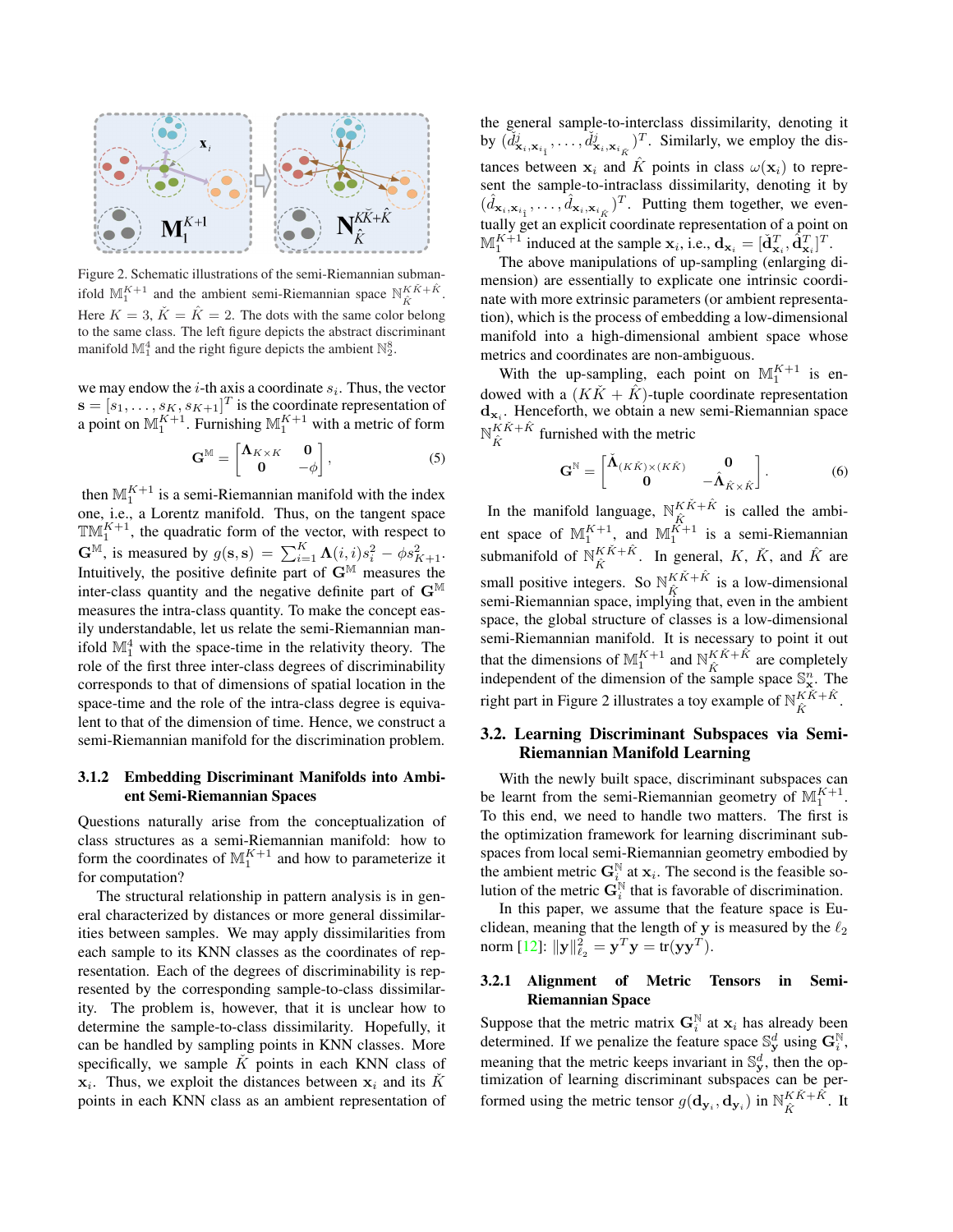is straightforward to see that  $g(\mathbf{d}_{\mathbf{y}_i}, \mathbf{d}_{\mathbf{y}_i})$  can be written as

$$
g(\mathbf{d}_{\mathbf{y}_i}, \mathbf{d}_{\mathbf{y}_i}) = \mathbf{d}_{\mathbf{y}_i}^T \mathbf{G}_i^{\mathbb{N}} \mathbf{d}_{\mathbf{y}_i} = \check{\mathbf{d}}_{\mathbf{y}_i}^T \check{\Lambda}_i \check{\mathbf{d}}_{\mathbf{y}_i} - \hat{\mathbf{d}}_{\mathbf{y}_i}^T \hat{\Lambda}_i \hat{\mathbf{d}}_{\mathbf{y}_i}.
$$
 (7)

Note here that  $G_i^{\mathbb{N}}$  is learnt from the structure of original samples $3$  and applied to the feature space. What we desire is the larger inter-class margins and at the same time the smaller intra-class margins in  $\mathbb{S}^d_y$ , which can be fulfilled by maximizing the metric tensor  $g(\mathbf{d}_{\mathbf{y}_i}, \mathbf{d}_{\mathbf{y}_i})$ . The maximization of  $g(\mathbf{d}_{\mathbf{y}_i},\mathbf{d}_{\mathbf{y}_i})$  is in effect the principal component analysis in  $\mathbb{N}_{\hat{K}}^{K\check{K}+\hat{K}}$  $K_{\hat{K}}^{K_{K+K}}$ . We may handle the maximization by taking advantage of Zhao *et al*.'s theoretic framework [35] on the alignment of local geometry. More specifically, let the difference operator D be

$$
\mathbf{D} = \begin{bmatrix} \mathbf{I}_{(K\tilde{K} + \hat{K}) \times (K\tilde{K} + \hat{K})} \\ -\mathbf{e}_{K\tilde{K} + \hat{K}}^T \end{bmatrix} . \tag{8}
$$

Then we have the following theorem pertaining to the metric alignment<sup>4</sup>  $\sum_{i=1}^{m} g(\mathbf{d}_{\mathbf{y}_i}, \mathbf{d}_{\mathbf{y}_i})$ .

**Theorem 1.**  $\sum_{i=1}^{m} g(\mathbf{d}_{\mathbf{y}_i}, \mathbf{d}_{\mathbf{y}_i}) = tr(\mathbf{YLY}^T)$  $\sum$ **heorem 1.**  $\sum_{i=1}^{m} g(\mathbf{d_{y_i}}, \mathbf{d_{y_i}}) = tr(\mathbf{YLY}^T)$ , where  $\mathbf{L} =$ <br> $\sum_{i=1}^{m} \mathbf{S}_i \mathbf{L}_i \mathbf{S}_i^T$ ,  $\mathbf{L}_i = \mathbf{D} \mathbf{G}_i^{\mathbb{N}} \mathbf{D}^T$ , and  $\mathbf{S}_i$  is the binary matrix *of size*  $m \times (K\tilde{K} + \tilde{K} + 1)$  *whose structure is that*  $({S_i})_{pq} = 1$ *if the q-th vector in*  $\mathbf{Y}_i$  *is the p-th vector in*  $\mathbf{Y}_i$ .

With Theorem 1, it is easy to know that the optimal nonlinear embedding of class structures is the d-column eigenvectors of  $L$  corresponding to the first  $d$  largest eigenvalues. This type of nonlinear embedding can be exploited for class visualization and the efficient computation of linear subspace [4]. If there is a linear isometric transformation between the low-dimensional feature vector y and the original sample x, i.e.,  $y \mapsto Uy = x$ , where  $U^T U = I_{d \times d}$ , then the linear discriminant subspace U can be derived as the principal subspace of  $X L X<sup>T</sup>$ . The principal subspace U learnt via the semi-Riemannian subspace  $\mathbb{N}_{\hat{r}}^{K\check{K}+\hat{K}}$  $\hat{K}^{K+K}$  is the optimal subspace for discrimination, in the sense that the local inter-class structures are enlarged while the local intraclass structures are contracted.

It suffices to note that one may form the difference relationship by various operators  $D$  in (8). The alignment framework is still applicable for such modifications.

### 3.2.2 Semi-Riemannian Metric Learning

The metric  $\mathbf{G}_i^{\mathbb{N}}$  is one of the crucial factors that govern the geometry of  $\mathbb{N}_{\hat{V}}^{K\check{K}+\hat{K}}$  $K\check{K}+\hat{K}$ . We may apply  $\mathbf{G}_{i}^{N}$  to deform local spaces of  $\mathbb{N}_{\hat{K}}^{K\check{K}+\hat{K}}$  towards the optimization of class strucspaces of  $N_{\hat{K}}$  towards the optimization of class structures. Therefore, we can determine appropriate metrics that are favorable of discrimination in  $\mathbb{N}_{\hat{r}}^{K\check{K}+\hat{K}}$  $K\tilde{K}+\tilde{K}$ . The metric  $\mathbf{G}_i^{\mathbb{N}}$ consists of two parts: the positive definite part  $\check{\Lambda}_i$  and the negative definite part  $-\hat{\Lambda}_i$ . In this section, we introduce an alternative way to determine  $\check{\Lambda}_i$  and  $-\hat{\Lambda}_i$ , e.g., by the smoothing of discrete functions and the nullity of  $\mathbb{N}_{\hat{r}}^{K\check{K}+\hat{K}}$  $\frac{K}{K}$   $\kappa$   $+$   $\kappa$  .

*A. Smoothing.* We may write  $\check{d}^T_{y_i} \check{\Lambda}_i \check{d}_{y_i}$  in the form of components:  $\nu \tilde{\nu}$ 

$$
\check{\mathbf{d}}_{\mathbf{y}_i}^T \check{\Lambda}_i \check{\mathbf{d}}_{\mathbf{y}_i} = \sum_{\check{k}=1}^{\check{\mathbf{\Lambda}}}\check{\mathbf{d}}_{\mathbf{y}_i}(\check{k})\check{\Lambda}_i(\check{k},\check{k})\check{\mathbf{d}}_{\mathbf{y}_i}(\check{k}).\tag{9}
$$

It is evident that the large component  $\check{\mathbf{d}}_{\mathbf{y}_i}(\check{k})\check{\Lambda}_i(\check{k},\check{k})\check{\mathbf{d}}_{\mathbf{y}_i}(\check{k})$  will suppress the small ones when maximizing  $g(\mathbf{d}_{\mathbf{y}_i}, \mathbf{d}_{\mathbf{y}_i})$ ). This functional non-uniformness is harmful for learning an optimal discriminant subspace. However, this weakness can be allievated by smoothing the elements in  $\{\check{d}_{\mathbf{x}_i}(\check{1})\check{\Lambda}_i(\check{1},\check{1})\check{d}_{\mathbf{x}_i}(\check{1}),...,\check{d}_{\mathbf{x}_i}(K\check{K})\check{\Lambda}_i(K\check{K},K\check{K})\check{d}_{\mathbf{x}_i}(K\check{K})\}.$  Let  $\check{\mathbf{g}}_i=[\check{\Lambda}_i(\check{1},\check{1}),...,\check{\Lambda}_i(K\check{K},K\check{K})]^T$  and  $\hat{\mathbf{g}}_i=[\hat{\Lambda}_i(\hat{1},\hat{1}),...,\hat{\Lambda}_i(\hat{K},\hat{K})]^T$ . Then the smoothing can be performed on  $\mathbf{D}_{\mathbf{x}_i} \tilde{\mathbf{g}}_i$  due to that  $\check{d}^T_{\mathbf{x}_i} \check{\Lambda}_i \check{d}_{\mathbf{x}_i} = e^T \check{\mathbf{D}}_{\mathbf{x}_i} \check{\mathbf{g}}_i$ . Here we employ the following discretized Laplacian smoothing

$$
\begin{cases}\n\arg\min_{\tilde{\mathbf{g}}_i} \|\check{\mathbf{F}}\check{\mathbf{D}}_{\mathbf{x}_i}\check{\mathbf{g}}_i\|^2, \\
\text{s.t. } \mathbf{e}^T \check{\mathbf{g}}_i = 1,\n\end{cases} \tag{10}
$$

where  $\dot{\mathbf{F}}$  is the first-order difference operator

$$
\check{\mathbf{F}} = [\mathbf{I}_{(K\check{K}-1)\times (K\check{K}-1)} \ \mathbf{0}_{(K\check{K}-1)\times 1}] + \tag{11}
$$

$$
[\mathbf{0}_{(K\check{K}-1)\times 1} - \mathbf{I}_{(K\check{K}-1)\times (K\check{K}-1)}]. \tag{12}
$$

Note that  $\check{\mathbf{F}}^T\check{\mathbf{F}}$  is the Neuman discretization of Laplacian [19, 3].

*B.* Setting  $\mathbb{N}_{\hat{V}}^{K\check{K}+\hat{K}}$  $K_{\hat{K}}^{K,K+K}$  *Locally Null.* Null (or light-like) manifolds are typical examples in semi-Riemannian spaces [6]. In classification, a null manifold has its physical nature in its own right. As introduced in the preceding section, a null vector  $\mathbf{d}_{\mathbf{x}_i}$  in  $\mathbb{N}_{\hat{\kappa}}^{K\check{K}+\hat{K}}$  $K^{K+K}$  is the vector that vanishes the metric tensor:  $g(\mathbf{d}_{\mathbf{x}_i}, \mathbf{d}_{\mathbf{x}_i}) = 0$ , i.e.,  $\dot{\mathbf{d}}_{\mathbf{x}_i}^T \dot{\Lambda}_i \dot{\mathbf{d}}_{\mathbf{x}_i} =$  $\hat{\mathbf{d}}_{\mathbf{x}_i}^T \hat{\Lambda}_i \hat{\mathbf{d}}_{\mathbf{x}_i}$ . Equivalently, we have  $\mathbf{e}_{\hat{K}}^T \hat{\mathbf{D}}_{\mathbf{x}_i} \hat{\mathbf{g}}_i = \mathbf{e}_{K\check{K}}^T \check{\mathbf{D}}_{\mathbf{x}_i} \check{\mathbf{g}}_i$ . Putting the smoothing and the nullity together, we get the optimization for the negative definite part of metric  $\mathbf{G}_i^{\mathbb{N}}$ .

$$
\begin{cases}\n\arg\min_{\hat{\mathbf{g}}_i} \|\hat{\mathbf{F}}\hat{\mathbf{D}}_{\mathbf{x}_i}\hat{\mathbf{g}}_i\|^2, \\
\text{s.t. } \mathbf{e}_{\hat{K}}^T \hat{\mathbf{D}}_{\mathbf{x}_i}\hat{\mathbf{g}}_i = \mathbf{e}_{K\hat{K}}^T \check{\mathbf{D}}_{\mathbf{x}_i}\check{\mathbf{g}}_i,\n\end{cases} (13)
$$

where  $\hat{F}$  is the difference operator similar to  $\hat{F}$ . For optimizations (10) and (13), we have the following theorem.

**Theorem 2.** 
$$
\check{\mathbf{g}}_i = \frac{\check{\mathbf{p}}_{\mathbf{x}_i}^{-1} \mathbf{e}_{\mathbf{K}\check{\mathbf{K}}}}{\mathbf{e}_{\mathbf{K}\check{\mathbf{K}}}\mathbf{b}_{\mathbf{x}_i}^{-1} \mathbf{e}_{\mathbf{K}\check{\mathbf{K}}}} \text{ and } \hat{\mathbf{g}}_i = \frac{\mathbf{e}_{\mathbf{K}\check{\mathbf{K}}}\check{\mathbf{D}}_{\mathbf{x}_i}\check{\mathbf{g}}_i}{\hat{\mathbf{K}}}\hat{\mathbf{D}}_{\mathbf{x}_i}^{-1} \mathbf{e}_{\hat{\mathbf{K}}}.
$$

From Theorem 2, we see that  $\check{g}_i$  and  $\hat{g}_i$  are independent of the difference operators  $\tilde{F}$  and  $\tilde{F}$ , respectively.

### 3.2.3 Local Geometry Transfer via Metrics

Readers may notice that  $G_i^{\mathbb{N}}$  is learnt from  $S_{\mathbf{x}}$  (in Section 3.2.2) but employed for learning  $S_y$  (in Section 3.2.1), the process of which is the geometry transfer. The ambient  $\mathbb{N}_{\hat{V}}^{K\check{K}+\hat{K}}$  $K\tilde{K}+\tilde{K}$  is governed by many local  $\mathbf{G}_i^{\mathbb{N}}$ s which reveal the geometric distribution of class structures of original samples.  $S_x$  and  $S_y$  are investigated in the same

<sup>&</sup>lt;sup>3</sup>It will be presented in the next section.

<sup>&</sup>lt;sup>4</sup>We omit the proofs of the theorems in this paper due to lack of space.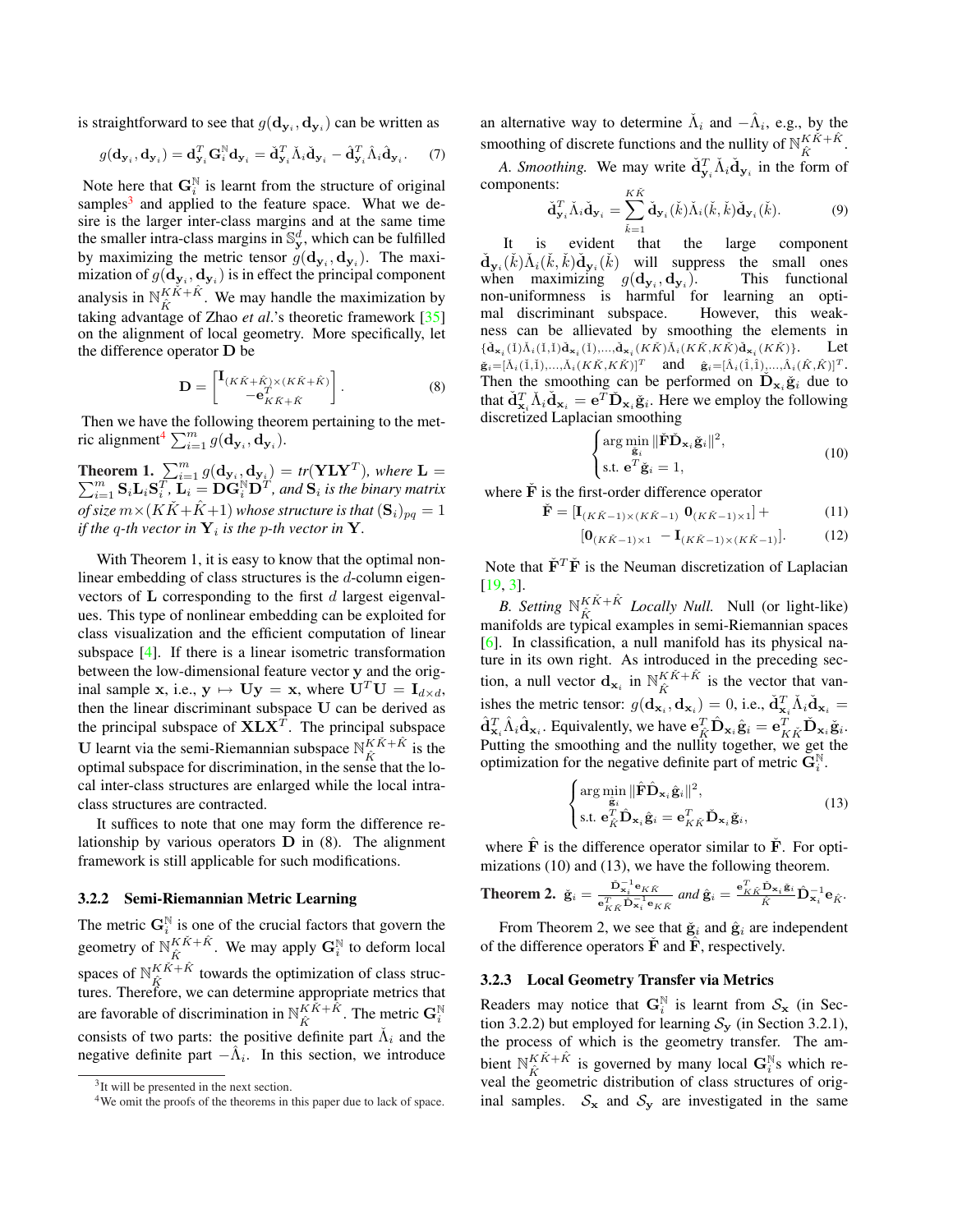Table 2. Algorithm of SRDA

- 1. For each  $x_i$ , search the NN point sets  $\check{S}_{x_i}$  and  $\hat{S}_{x_i}$ , record the index set  $I_i$  of  $S_{\mathbf{x}_i}$ , and form the dissimilarity vector  $\check{d}_{\mathbf{x}_i}$  and  $\hat{d}_{\mathbf{x}_i}$ .
- 2. Compute the metric matrix  $G_i^N$  using Theorem 2, and form  $\hat{\mathbf{L}}$  by  $\mathbf{L}(I_i, I_i) \longleftarrow \mathbf{L}(I_i, I_i) + \hat{\mathbf{D}} \mathbf{G}_i^{\mathbb{N}} \mathbf{D}^T$ , where  $\mathbf{L}$ is initialized by a zero matrix.
- 3. Obtain U by computing the eigenvectors of  $X L X<sup>T</sup>$  associated with the first  $d$  largest eigenvalues, and project samples:  $Y = U^T X$ .
- 4. Choose an optimal  $\gamma$  in [0.5, 1] with the adaption  $\hat{\Lambda}_i \leftarrow$  $\gamma \hat{\Lambda}_i$  and  $\check{\Lambda}_i \leftarrow (1 - \gamma) \check{\Lambda}_i$  by cross validation.

semi-Riemannian space. Henceforth,  $S_y$  admit the metric  $\mathbf{G}_i^{\mathbb{N}}$  in  $\mathbb{N}_{\hat{K}}^{K\check{K}+\hat{K}}$  $K\tilde{K}+\tilde{K}$ . The functionality of  $\mathbf{G}_i^{\mathbb{N}}$  for  $\mathcal{S}_{\mathbf{y}}$  is to locally penalize the corresponding Euclidean distances  ${d_{y_1}, \ldots, d_{y_m}}$  according to the learnt geometric structures when maximizing the metric tensor  $g(\mathbf{d}_{\mathbf{y}_i}, \mathbf{d}_{\mathbf{y}_i})$ . The role of  $\mathbf{G}_i^N$  in semi-Riemannian manifold learning is similar to that of locally linear fittings in the LLE algorithm [22] in traditional manifold learning, transferring the local geometry from the sample space to the feature space.

The enforcement of nullity of  $\mathbb{N}_{\hat{K}}^{K\check{K}+\hat{K}}$  $\frac{K}{\hat{K}}^{K+K}$  is in effect to balance the inter-class scatter  $\check{d}^T_{\mathbf{x}_i} \check{\Lambda}_i \check{\check{d}}_{\mathbf{x}_i}$  and the intra-class scatter  $\hat{\mathbf{d}}_{\mathbf{x}_i}^T \hat{\Lambda}_i \hat{\mathbf{d}}_{\mathbf{x}_i}$ , thus leading  $\mathbf{G}_i^{\mathbb{N}}$  to be the baseline of determining the final attribute of  $N_{\hat{V}}^{K\check{K}+\hat{K}}$  $\frac{K}{K}$ <sup>K</sup> for classification. Maximizing  $g(\mathbf{d}_{\mathbf{y}_i}, \mathbf{d}_{\mathbf{y}_i})$  means pulling  $\mathcal{S}_{\mathbf{y}}$  towards the space-likeness in  $\mathbb{N}_{\hat{V}}^{K\check{K}+\hat{K}}$ . We empirically find that the space-increases in  $\mathbb{F}_{\hat{K}}$  is we empirically find that the discriminability will be enhanced if  $S_x$  is time-like in  ${\mathbb N}^{K\check K+\hat K}_{-}$  $K_{\hat{K}}^{K,K+K}$ . The time-likeness of  $S_{\bf x}$  is easily achievable by multiplying a positive factor  $\gamma$  to  $\hat{\Lambda}_i$ , i.e,  $\hat{\Lambda}_i \leftarrow \gamma \hat{\Lambda}_i$ , where  $\gamma \in [0.5, 1]$ , and performing  $\tilde{\Lambda}_i \leftarrow (1 - \gamma) \tilde{\Lambda}_i$  at the same time.

### 3.2.4 Semi-Riemannian Discriminant Analysis

By means of the formulated framework in a semi-Riemannian space, we now give a specific algorithm, Semi-Riemannian Discriminant Analysis (SRDA), for classification or discriminant subspace learning. The elements in  $\check{\mathcal{S}}^j_{\mathbf{x}_i}$ are determined by the nearest neighbor points in the  $j$ -th KNN class of  $x_i$  and  $\hat{S}_{x_i}$  by the nearest neighbor points of  $x_i$  in class  $\omega(x_i)$ . The algorithm of SRDA is summarized in Table 2.

# 4. Experiments

Experiments are conducted on face recognition and handwritten capital letter classification to test the performance of SRDA against traditional and newly proposed algorithms on recognition and classification. The former is the singular case (small sample size) while the latter is not.



Figure 3. Facial images of two subjects in the FRGC version 2.

Table 3. Recognition results on experiment 4 of FRGC version 2.

|              | On raw data             | On PCA features        | On LBP features        |
|--------------|-------------------------|------------------------|------------------------|
| LBP          | $90.53 \pm 0.74$ (2891) |                        |                        |
| <b>PCA</b>   | $86.85 \pm 1.17(150)$   |                        | $93.48 \pm 0.90(300)$  |
| LDA.         |                         | $93.83 \pm 0.83$ (50)  |                        |
| LPP          |                         | $91.32 \pm 0.75(65)$   |                        |
| <b>MFA</b>   |                         | $94.08 \pm 0.96(35)$   |                        |
| <b>MMC</b>   | $87.48 \pm 0.81(570)$   | $90.38 \pm 0.82$ (30)  | $94.72 \pm 0.62$ (540) |
| <b>SNMMC</b> | $91.69 \pm 0.66$ (120)  | $91.82 \pm 0.75$ (100) | $96.47 \pm 0.61(510)$  |
| <b>ANMM</b>  | $91.35 \pm 0.97$ (170)  | $91.69 \pm 0.71(105)$  | $96.18 \pm 0.60(510)$  |
| <b>SRDA</b>  | 94.19 $\pm$ 0.54 (80)   | $94.24 \pm 0.76(140)$  | $98.09 \pm 0.49(850)$  |

The methods for comparison include PCA, LDA, LPP [11], MFA [31], MMC [14], SNMMC [21], and ANMM [24].

For simplicity and generality, we directly use the  $\ell_2$  norm (for raw data and PCA features) and the Chi-square (for LBP features) to compute  $\|\mathbf{x}_j - \mathbf{x}_i\|_{\mathbb{S}_{\mathbf{x}}^n}$ . The nearest neighbor classifier is employed on extracted features for recognition and classification.

### 4.1. Singular Case: Face Recognition

We perform the experiments on a subset selected from the query set of experiment 4 in FRGC version 2 [20]. The facial data set was used in [36]. There are 200 subjects in the gallery and probe set and 116 subjects in the training set. There are ten facial images for each subject. The identities of subjects in the training set is different from those of subjects in the gallery and probe set. The facial images are aligned according to the positions of eyes and mouths, and cropped to the size of  $51 \times 57$ . Figure 3 shows facial images of two subjects. For each subject, five images are randomly selected as the gallery set and the remaining for the probe set. Such a trial is repeated 20 times.

We apply the Local Binary Pattern (LBP) algorithm to extract visual features. The usage of LBP here is consistent with that in [1]: pattern  $(8, 2)$ , 59 bins, and  $7 \times 7$  image blocks. For PCA-combined methods, the number of principal components is optimally determined. Besides, for LPP, the number of nearest neighbors is chosen as 3, and for MFA the number of the inter-class and intra-class nearest neighbors are chosen as 40 and 3, respectively. These parameters are tuned optimally in the training phase. For ANMM, as suggested by authors [24], we take ten interclass and intra-class nearest neighbors, respectively. For SRDA, we take  $K = 5$ ,  $\check{K} = 2$ , and  $\hat{K} = 9$ . The results are shown in Table 3.

From Table 3, we see that SRDA performs better than the other methods on the raw data whereas LDA and MFA have the comparable performance with SRDA on PCA features. What's interesting is that the performance of SRDA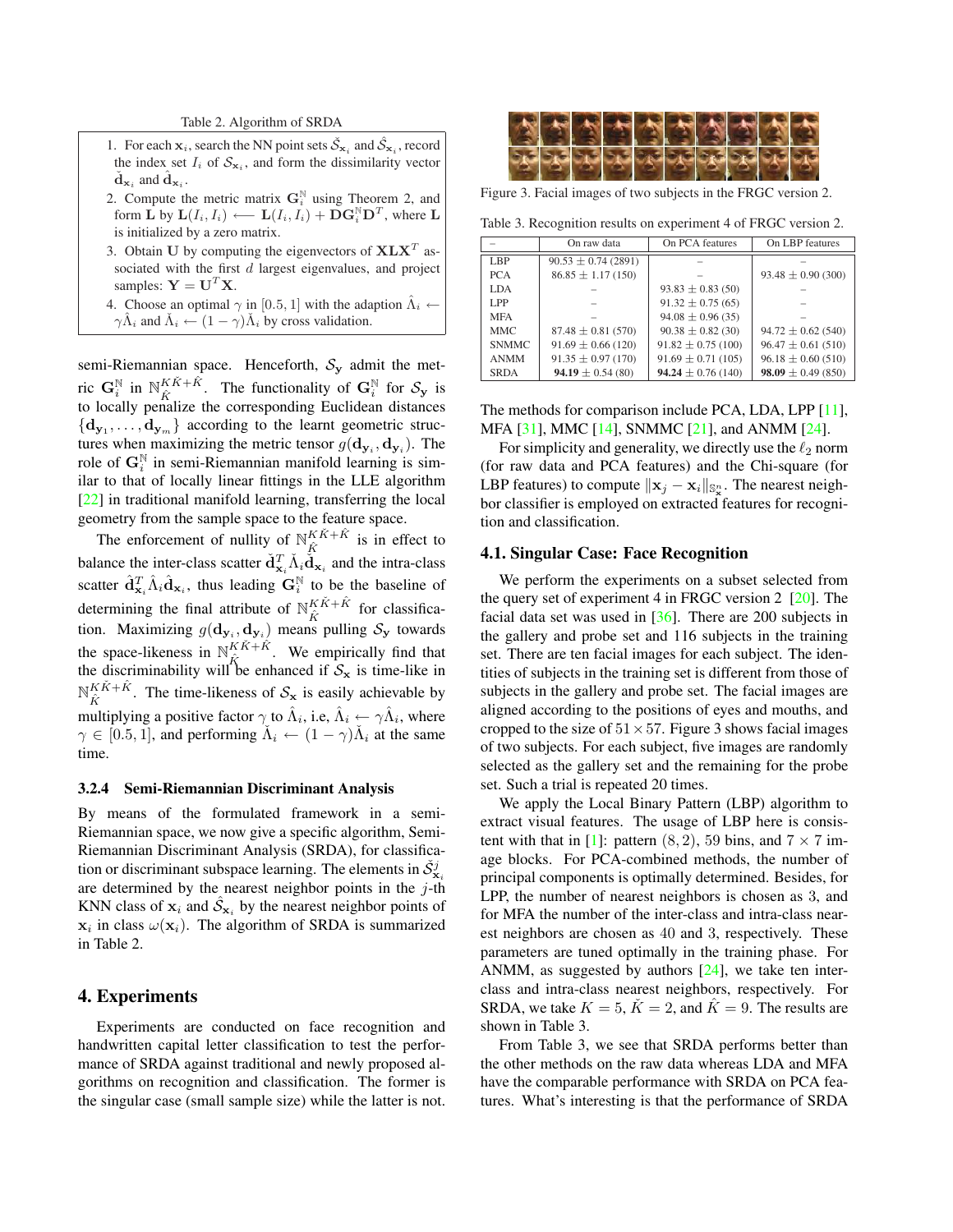

Figure 4. Recognition rates of involved algorithms over the variation of number of principal components. The related parameters in all algorithms keep invariant.



Figure 5. Recognition rates of SRDA against the variations of numbers of KNN classes and inter-class nearest neighbors. (a)  $K = 5$  and  $\hat{K} = 9$ . (b)  $\check{K} = 2$  and  $\hat{K} = 9$ .

keeps almost invariant on the raw data and on PCA features, implying that PCA does not contribute much to enhance the discrimination. The major contribution of PCA in classification is on dimension reduction and reducing the computational complexity. Figure 4 illustrates the robustness of involved algorithms over the variation of the number of principal components in PCA. We can see that SRDA and ANMM behave robustly. This is because the distances between neighboring projected samples only slightly vary with the increment of the number of principal components when they are sufficiently large. Besides, the recognition performance of SRDA is improved on LBP visual features. Notice that the discriminability of SRDA depends on the accuracy of characterization of local class structures. And LBP features are superior to the raw data and PCA features on measuring the similarities among faces. Thus, it is not surprising that SRDA performs better on LBP features than on the raw data and on PCA features. Figure 5 shows the recognition rates of SRDA against the variations of numbers of KNN classes and inter-class nearest neighbors. Again, SRDA exhibits strong robustness.

# 4.2. Nonsingular Case: Handwritten Capital Letter Classification

The capital letter data set (including the USPS handwritten digits) used in this experiment comes from Sam



Figure 6. Handwritten capital letters.

Table 4. Classification results on handwritten capital letters.

| Algorithm  | Accuracy $(\%)$      | Algorithm    | Accuracy $(\%)$       |
|------------|----------------------|--------------|-----------------------|
| raw data   | $72.6 + 1.60$        |              |                       |
| <b>PCA</b> | $71.62 \pm 1.86(20)$ | <b>MMC</b>   | $73.56 \pm 1.28$ (30) |
| <b>LDA</b> | $38.76 \pm 1.76(30)$ | <b>SNMMC</b> | $60.03 \pm 1.86$ (40) |
| LPP        | $53.63 \pm 2.72(30)$ | <b>ANMM</b>  | $77.79 \pm 1.79(30)$  |
| <b>MFA</b> | $45.18 \pm 2.11(70)$ | <b>SRDA</b>  | $82.71 \pm 2.49(20)$  |

Roweis's homepage<sup>5</sup>. The capital letters are the cropped  $20 \times 16$  images of 'A' through 'Z'. There are 39 examples for each class. Figure 6 shows the examples of 'A' and 'B'. We randomly select 19 samples from each class for training. So, there are all together 494 images in the training set. Therefore, the methods such as LDA, LPP, and MFA will not encounter the singularity problem of computation. So, we can directly employ them for discrimination. The trial is repeated 50 times.

The classification results are listed in Table 4. PCA performs comparably well with using the raw data directly. Surprisingly, the performance of LDA, LPP, and MFA is less effective than that directly on the raw data. This is because the performance of these methods may be affected by the numerical instability of generalized eigen-analysis on *complex* or *fairly noisy* data. One may resort to the methods in  $[9, 8, 25, 3]$  to improve the numerical stability. In contrast, the methods like MMC, ANMM, and our SRDA perform better. Particularly, the performance of classification is improved by 10% on SRDA discriminant features over using the raw data. SNMMC is a bit sensitive to the structural variation when the number of samples in each class is large, because the method exploits the distance between the point in question and its farthest point to represent the intra-class association.

The experiments are also performed on the classification of the USPS handwritten digits. The first 100 samples are selected from 1100 samples of each digit (ten digits all together) for training and the remaining for testing. The classification accuracies are 88.2% using the raw data, 88.35% on PCA features, 82.73% on LDA features, and 89.19% on MMC features, 92.05% on ANMM features, and 92.72% on SRDA features.

### 5. Conclusion

The classification problem is investigated via semi-Riemannian spaces in this paper. The structural relationship between classes is locally described as a low-dimensional

<sup>5</sup> http://www.cs.toronto.edu/˜roweis/data.html.